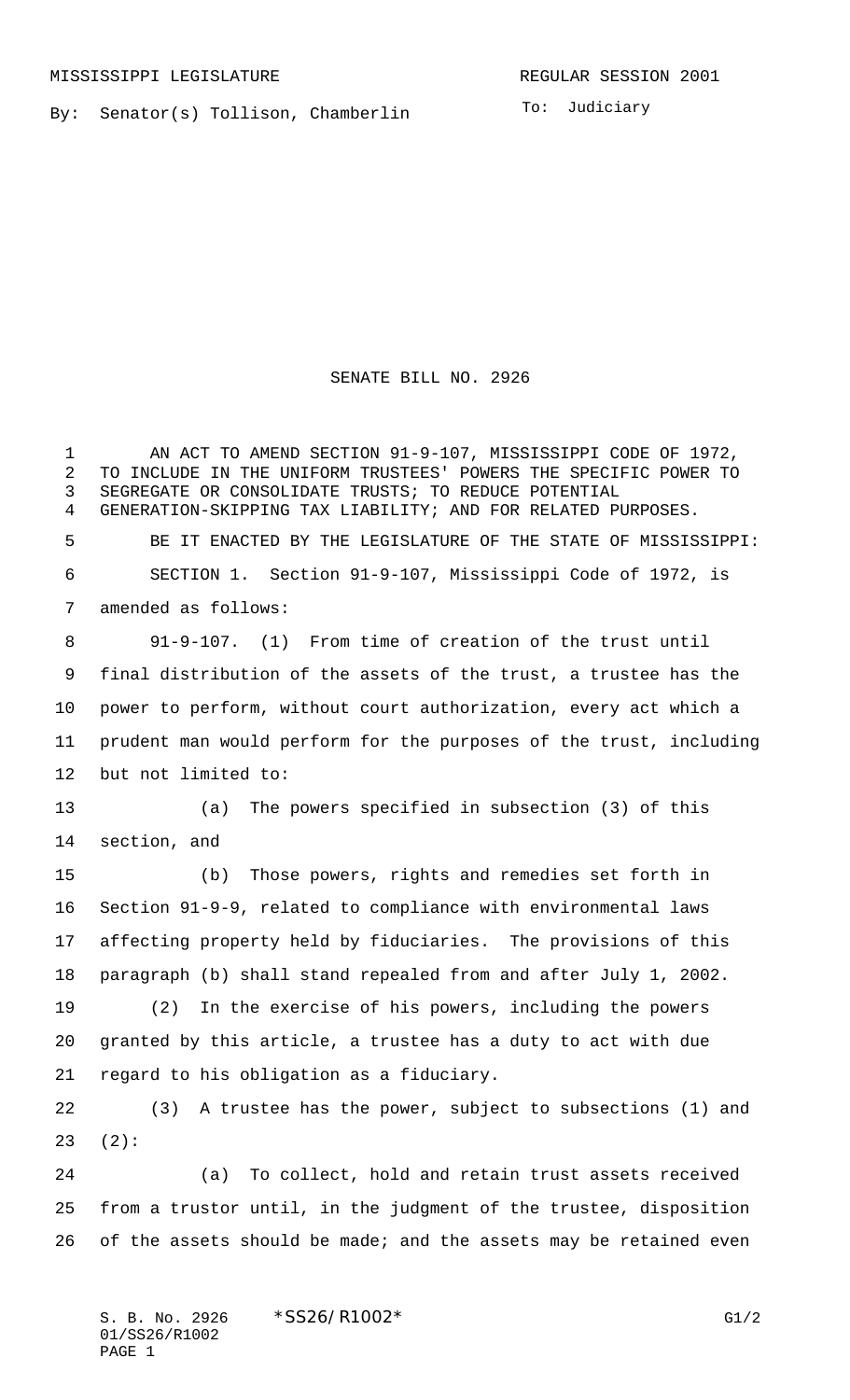though they include an asset in which the trustee is personally interested;

29 (b) To receive additions to the assets of the trust;

 (c) To continue or participate in the operation of any business or other enterprise, and to effect incorporation, dissolution or other change in the form of the organization of the business or enterprise;

 (d) To acquire an undivided interest in a trust asset in which the trustee, in any trust capacity, holds an undivided interest;

 (e) To invest and reinvest trust assets in accordance with the provisions of the trust or as provided by law;

 (f) To deposit trust funds in a bank, including a bank operated by the trustee;

 (g) To acquire or dispose of an asset, for cash or on credit, at public or private sale; and to manage, develop, improve, exchange, partition, change the character of, or abandon a trust asset or any interest therein; and to encumber, mortgage or pledge a trust asset for a term within or extending beyond the term of the trust, in connection with the exercise of any power vested in the trustee;

 (h) To make ordinary or extraordinary repairs or alterations in buildings, improvements or other structures; to demolish any improvements; to raze existing or erect new party walls, buildings or improvements;

 (i) To subdivide, develop or dedicate land to public use; or to make or obtain the vacation of plats and adjust boundaries; or to adjust differences in valuation on exchange or partition by giving or receiving consideration; or to dedicate easements to public use without consideration;

 (j) To enter for any purpose into a lease as lessor or lessee with or without option to purchase or renew for a term within or extending beyond the term of the trust;

S. B. No. 2926 \*SS26/R1002\* 01/SS26/R1002 PAGE 2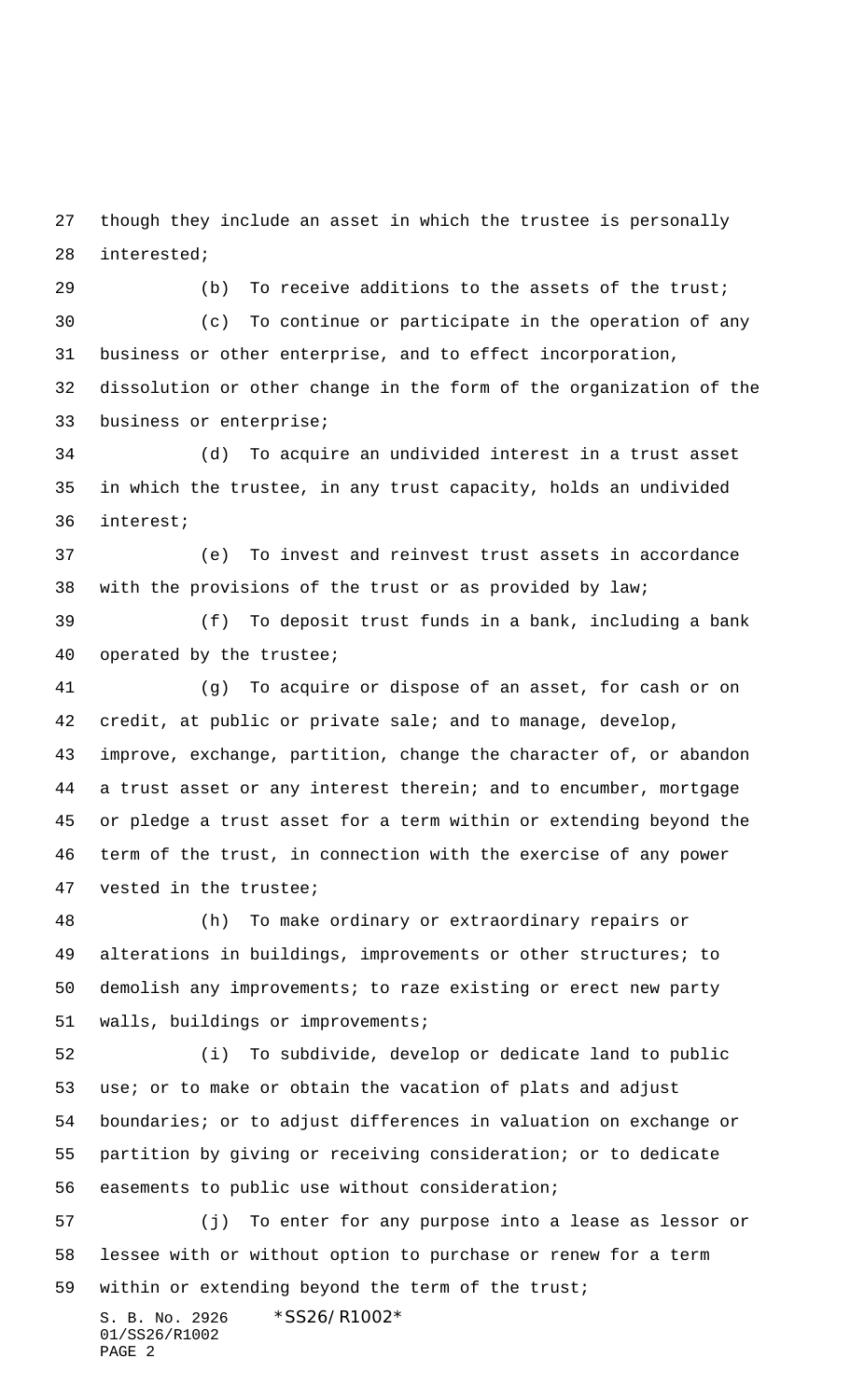(k) To enter into a lease or arrangement for exploration and removal of minerals or other natural resources, or enter into a pooling or unitization agreement;

 (l) To grant an option involving disposition of a trust asset, or to take an option for the acquisition of any asset; (m) To vote a security, in person or by general or

limited proxy;

 (n) To pay calls, assessments and any other sums chargeable or accruing against or on account of securities;

 (o) To sell or exercise stock subscription or conversion rights; to consent, directly or through a committee or other agent, to the reorganization, consolidation, merger, dissolution or liquidation of a corporation or other business enterprise;

 (p) To hold a security in the name of a nominee or in other form without disclosure of the trust, so that title to the security may pass by delivery, but the trustee is liable for any act of the nominee in connection with the stock so held;

 (q) To insure the assets of the trust against damage or loss, and the trustee against liability with respect to third persons;

 (r) To borrow money to be repaid from trust assets or 82 otherwise; to advance money for the protection of the trust and for all expenses, losses and liability sustained in the administration of the trust or because of the holding or ownership of any trust assets, for which advances with any interest the trustee has a lien on the trust assets as against the beneficiary;

87 (s) To pay or contest any claim; to settle a claim by 88 or against the trust by compromise, arbitration or otherwise; and to release, in whole or in part, any claim belonging to the trust 90 to the extent that the claim is uncollectible;

S. B. No. 2926 \*SS26/R1002\* 01/SS26/R1002 PAGE 3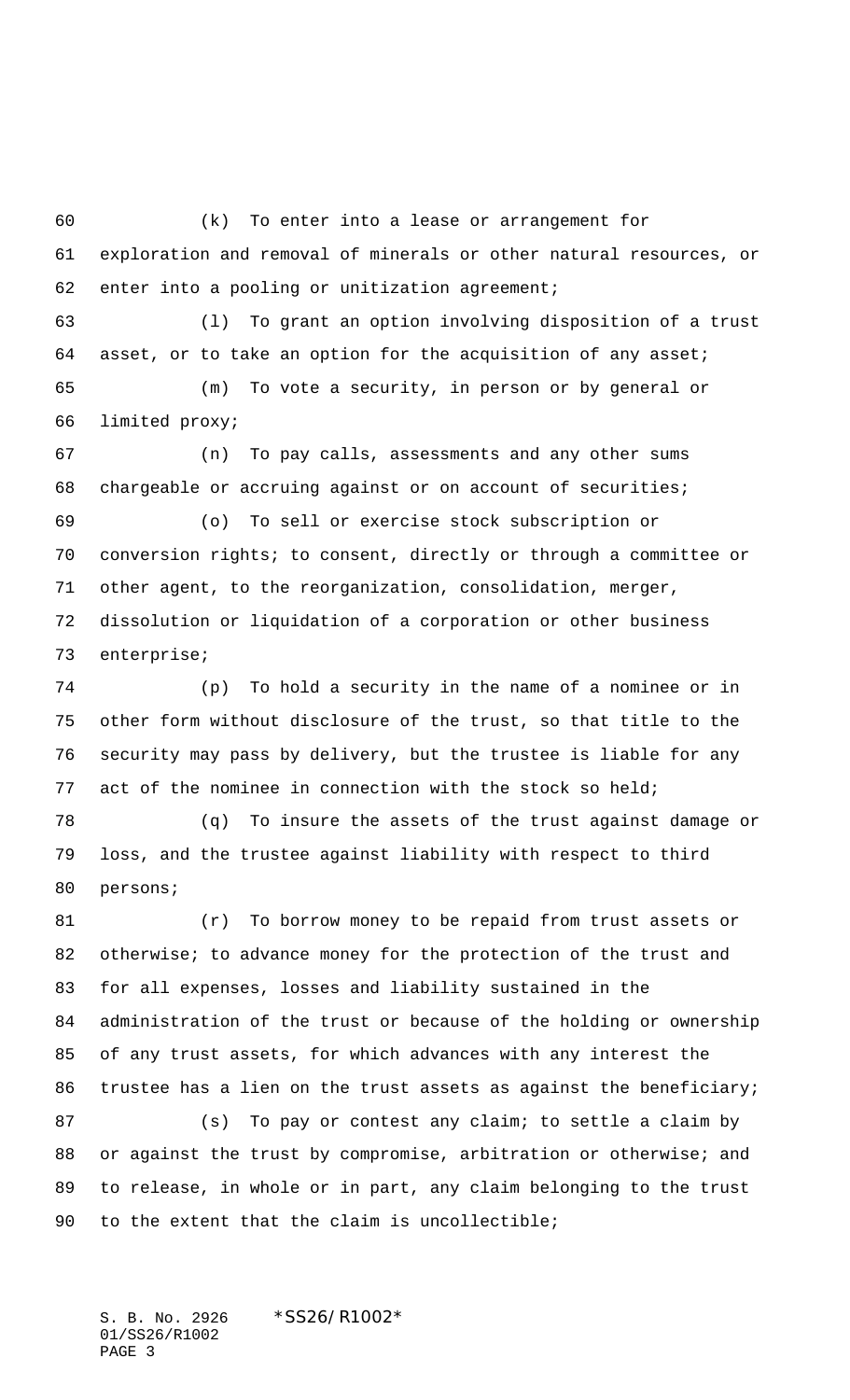(t) To pay taxes, assessments, compensation of the trustee, and other expenses incurred in the collection, care, 93 administration and protection of the trust;

 (u) To allocate items of income or expense to either trust income or principal, as provided by law, including creation of reserves out of income for depreciation, obsolescence or 97 amortization, or for depletion in mineral or timber properties;

 (v) To pay any sum distributable to a beneficiary under legal disability, without liability to the trustee, by paying the sum to the beneficiary or by using same for his benefit or by paying the sum for the use of the beneficiary either to a legal representative appointed by the court, or if none, to a relative or to an adult person with whom beneficiary is residing, who is believed to be reliable by trustee;

 (w) To effect distribution of property and money in divided or undivided interests and to adjust resulting differences in valuation;

 (x) To employ persons, including attorneys, auditors, investment advisors or agents, even if they are associated with the trustee, to advise or assist the trustee in the performance of his administrative duties; to act without independent investigation upon their recommendations; and instead of acting personally, to employ one or more agents to perform any act of administration, whether or not discretionary;

 (y) To prosecute or defend actions, claims or proceedings for the protection of trust assets and of the trustee in the performance of his duties;

 (z) To execute and deliver all instruments which will accomplish or facilitate the exercise of the powers vested in the trustee.

S. B. No. 2926 \*SS26/R1002\* 01/SS26/R1002 PAGE 4 (4) If a trustee has determined that either (a) the market value of a trust is less than Twenty-five Thousand Dollars (\$25,000.00) and that, in relation to the costs of administration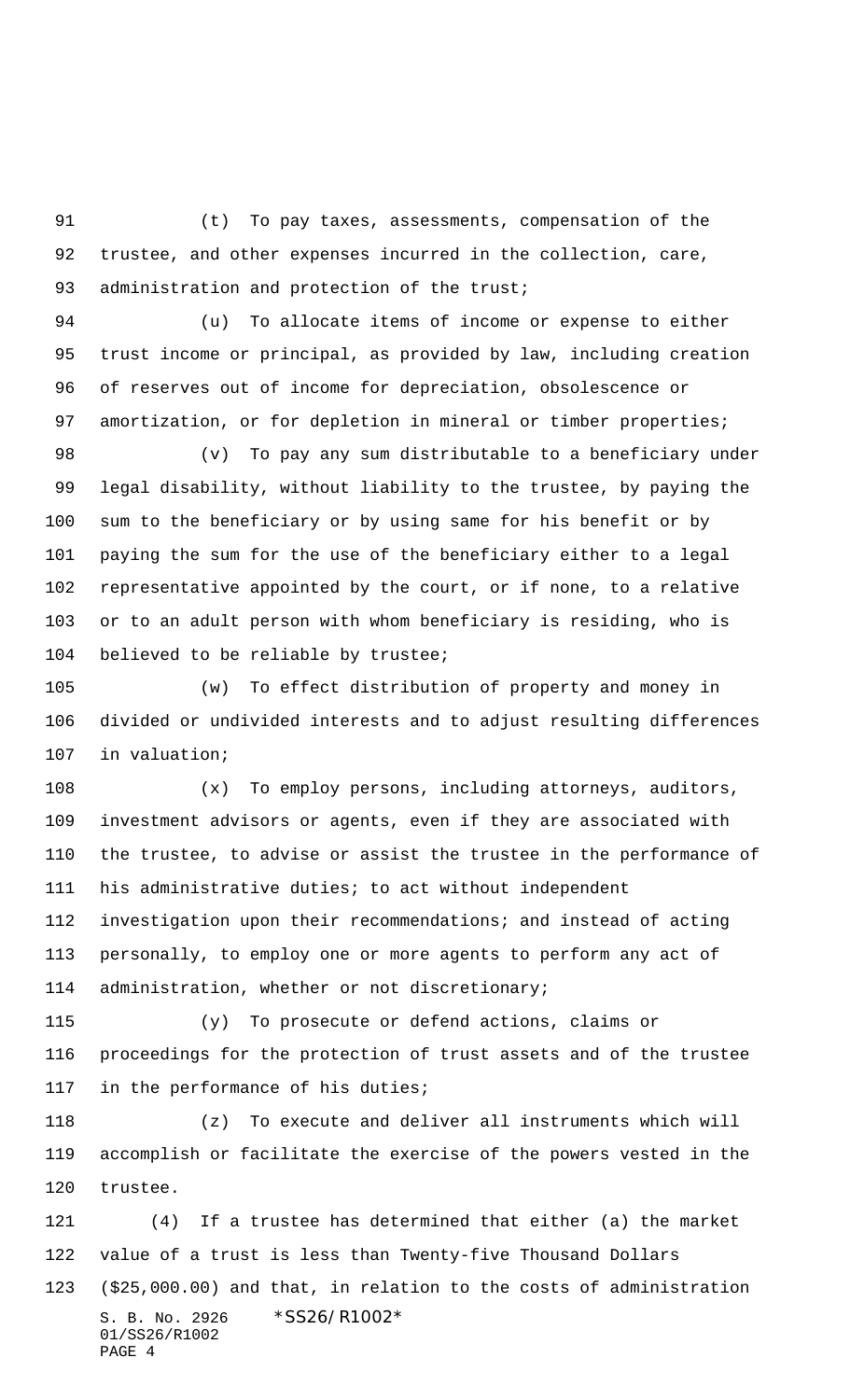of the trust, the continuance of the trust pursuant to its existing terms will defeat or substantially impair the 126 accomplishment of the purposes of the trust; or (b) the trust no longer has a legitimate purpose or that its purpose is being 128 thwarted with respect to any trust in any amount; then the trustee may seek court approval to terminate the trust and the court, in its discretion, may approve such termination. In such a case, the court may provide for the distribution of trust property, including principal and undistributed income, to the beneficiaries in a manner which conforms as nearly as possible to the intention of the settlor and the court shall make appropriate provisions for the appointment of a guardian in the case of a minor beneficiary. (5) (a) Unless expressly provided to the contrary in the trust instrument, a trustee may consolidate two (2) or more trusts having substantially similar terms into a single trust; divide on a fractional basis a single trust into two (2) or more separate trusts for any reason; and may segregate by allocation to a 141 separate account or trust a specific amount from, a portion of, or a specific asset included in the trust property of any trust to reflect a disclaimer, to reflect or result in differences in federal tax attributes, to satisfy any federal tax requirement, to make federal tax elections, to reduce potential generation-skipping transfer tax liability, or for any other tax planning purposes or other reasons. (b) A separate trust created by severance or segregation must be treated as a separate trust for all purposes from the effective date in which the severance or segregation is effective. The effective date of the severance or segregation may be retroactive. In managing, investing, administering and distributing the trust property of any separate account or trust and in making applicable tax elections, the trustee may consider the differences in federal tax attributes and all other factors

S. B. No. 2926 \*SS26/R1002\* 01/SS26/R1002 PAGE 5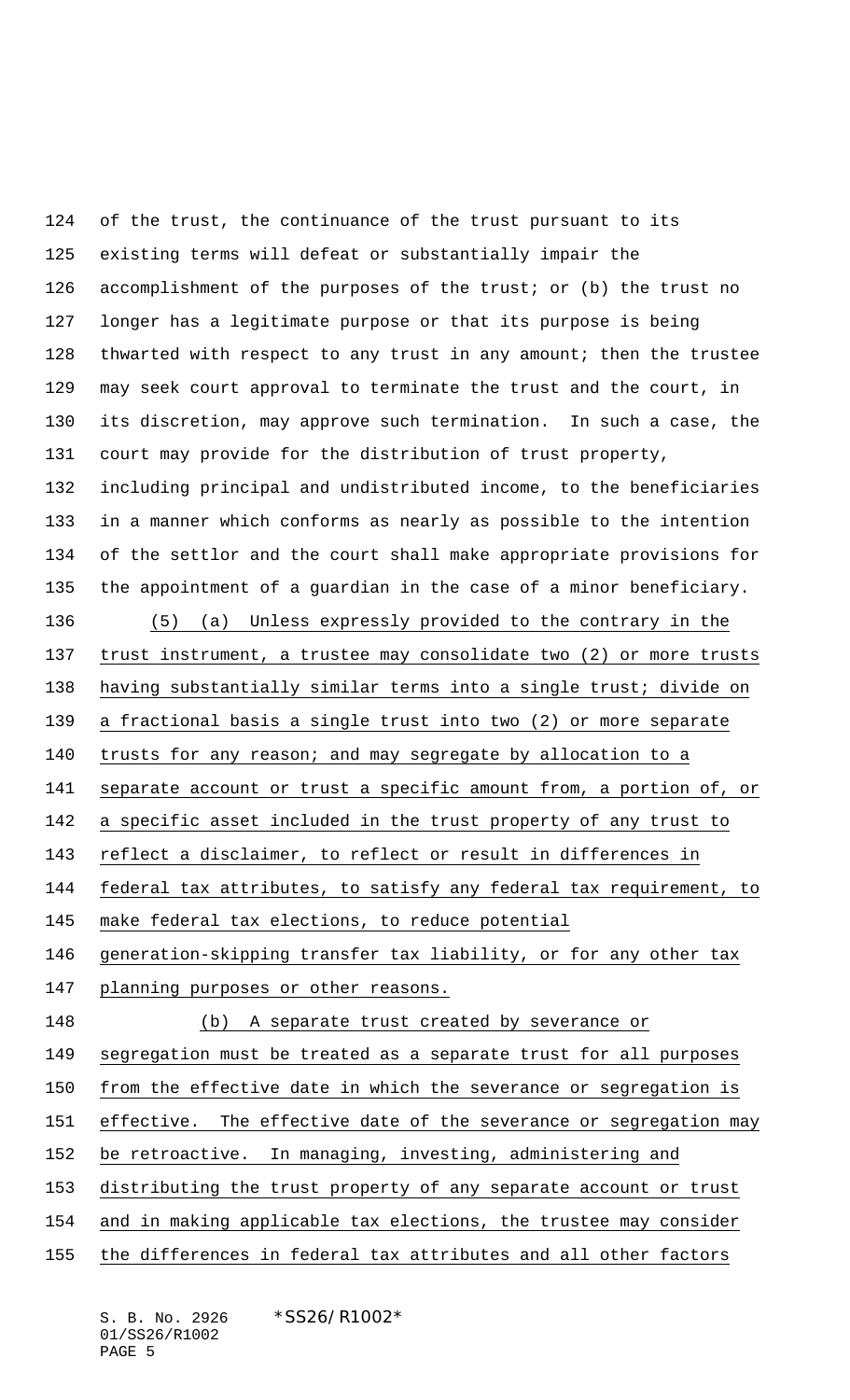S. B. No. 2926 \*SS26/R1002\* 01/SS26/R1002 the trustee believes pertinent and may make disproportionate distributions from the separate trusts or accounts created. (c) A trust or account created by consolidation, severance or segregation under this subsection (5) must be held on terms and conditions that are substantially equivalent to the terms of the trust before consolidation, severance or segregation so that the aggregate interests of each beneficiary are substantially equivalent to the beneficiary's interests in the trust or trusts before consolidation, severance or segregation. In determining whether a beneficiary's aggregate interests are substantially equivalent, the trustee shall consider the economic value of those interests to the extent they can be valued, considering actuarial factors as appropriate. If a beneficiary's interest cannot be valued with any reasonable degree of certainty 170 because of the nature of the trust property, the terms of the trust, or other reasons, the trustee shall base the determination 172 upon such other factors as are reasonable and appropriate under the facts and circumstances applicable to that particular trust, including the purposes of the trust. Provided, however, the terms of any trust before consolidation, severance or segregation which permit qualification of that trust for an applicable federal tax deduction, exclusion, election, exemption, or other special federal tax status must remain identical in the consolidated trust or in each of the separate trusts or accounts created by severance 180 or segregation. (d) A trustee who acts in good faith is not liable to any person for taking into consideration differences in federal tax attributes and other pertinent factors in administering trust property of any separate account or trust, in making tax elections, and making distributions pursuant to the terms of the separate trust. (e) Income earned on a consolidated or severed or segregated amount, portion, or specific asset after the

## PAGE 6